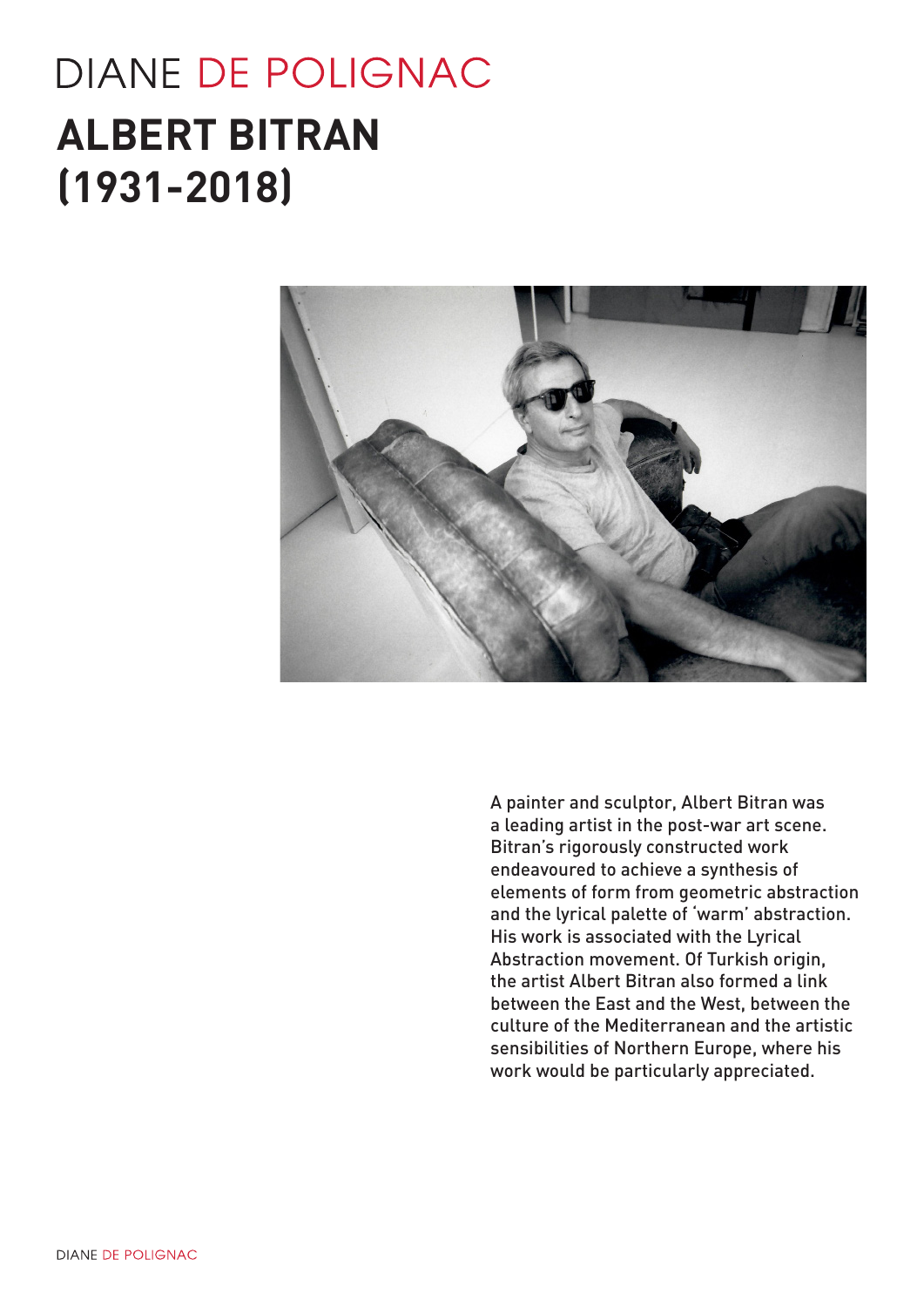## THE PAINTER ALBERT BITRAN'S EARLY LIFE AND ARTISTIC TRAINING

Albert Bitran was born in Istanbul on 25 December 1931. Of Sephardic Jewish origin, Bitran grew up surrounded by his family in the city's commercial district of Pangaltı. With its narrow streets and arcades, the neighbourhood would greatly influence Bitran's imagination when he became a painter. The young artist was also influenced by the sea, which is ever-present in the city of Istanbul. In the summer months, Bitran's family rented a house on the Princes' Islands off the coast of Istanbul. A polyglot, Albert Bitran spoke Turkish and French—studying at the Collège Saint-Michel, a French Jesuit school—as well as English and Ladino, a Romance language derived from Old Spanish spoken by Spanish Jews. Bitran's linguistic fluency and his rich, multicultural upbringing would prove valuable for the artist as he developed his international career.

Bitran developed an interest in painting from the age of 15. At the Institut Français, the young artist consulted books and magazines featuring reproductions of paintings exhibited in Paris and copied paintings created by the masters—Cézanne, Boudin and Manet, among others—that he obtained in the form of postcards. Bitran's efforts were a success—his first works were bought by the parents of his friends.

## THE PAINTER ALBERT BITRAN'S ARRIVAL IN PARIS: FRIENDSHIPS & ARTISTIC BEGINNINGS

After obtaining a double high school diploma in both French and Turkish, Albert Bitran left Istanbul for Paris to study architecture. Barely 17 years old, he arrived in the capital of the arts in September 1948 and settled in Montparnasse, the Parisian neighbourhood he had always dreamed of. Bitran immersed himself in the French capital's vibrant post-war art scene, frequenting the renowned cafés La Coupole and Le Sélect, where he met other Turkish painters such as Mübin Orhon, Selim Turan and Avni Arbas, as well as Abidin Dino, his elder and dear friend, whom he met later on.

After Montparnasse, Albert Bitran moved to a studio in the American residence in Paris' Cité Universitaire campus. His new residence was a real hub, bringing together artists from all over the world, including Jesús Rafael Soto from Venezuela, Serge Poliakoff from Russia, Georges Koskas from Tunisia, and Horia Damian from Romania. Koskas and Damian would have a definite influence on the geometric beginnings of Albert Bitran's work. Bitran quickly abandoned architecture to devote himself exclusively to painting, attending exhibitions and regularly visiting the Musée du Louvre. The painter even passed very quickly through the studio of Fernand Léger. Bitran became close to Koskas and Damian, who were older than him, also visiting the artist couple Maria-Helena Vieira da Silva and Arpad Szenes during this period.

## THE PAINTER ALBERT BITRAN'S EARLY SUCCESSES: DEALERS & PATRONS

Albert Bitran's first successes came at the turn of the 1950s. Bitran's work was exhibited in December 1950 as part of the Salon de l'Art Libre at the Palais des Beaux-Arts de la Ville de Paris—the artist was just 19 years old. In the following year, he was introduced to the art dealer Jean-Robert Arnaud through Koskas. Arnaud had just opened his gallery on Rue du Four in the French capital and was presenting the leading painters of the post-war abstraction movement. With a growing interest in the work of Albert Bitran, the dealer devoted two exhibitions to the artist in 1951 and 1952. Jean-Robert Arnaud also launched the art magazine *Cimaise*, in which Bitran's works were featured.

It was at Arnaud's gallery that the painter Albert Bitran met the collector and connoisseur Henri-Pierre Roché, who became a patron of the artist. Roché provided Bitran with accommodation and materials in exchange for his works. During this period, Albert Bitran continued to explore geometric abstraction on canvas and paper, using a mixture of watercolour and pencil. Doctor Velti, a Swiss friend of Roché's, then bought a batch of ten works on paper from the artist. This was followed by an exhibition by Denise René, the "female pope" of geometric abstraction, who presented Albert Bitran in her Parisian gallery on Rue La Boétie in 1954 in a group show entitled *Baertling, Breer, Bitran*. Roché wrote the preface for the exhibition catalogue.

During this period, Bitran began to participate regularly in two Parisian art fairs: the Salon des Réalités Nouvelles, which he took part in from 1952 to 1965, and the Salon de Mai, in which he participated every year without exception from 1956 to 1975. Accompanied by Damian, Bitran travelled to the South of France in July 1955, notably to Saint-Paul-de-Vence. On his return to the French capital, Bitran began to paint abstract landscapes—such as *Naissance d'un paysage*—in oils with the addition of sand and discarded pieces of paper. The following year, the artist returned to the South of France with Mübin Orhon to continue his work. He also created the stained glass windows for a church in Schœneck in France's Moselle region. It was from this point onwards that Bitran abandoned his geometric explorations once and for all.

In the winter of 1955, the artist moved into the home of his friends Annie and Claude Lefort, where he had access to a large living room-studio space. In 1956, Bitran had another decisive encounter, this time with the dealer Jean Pollak, with whom he formed a strong friendship. Director of the Galerie Ariel in Paris, Pollak exhibited the artists of his generation that he supported, first on Avenue de Messine and later on Boulevard Haussmann. These artists included Roger-Edgar Gillet, Jacques Doucet, André Marfaing, Bengt Lindström and members of the Cobra group such as Asger Jorn, Karel Appel and Corneille. He also developed a fascination for the work of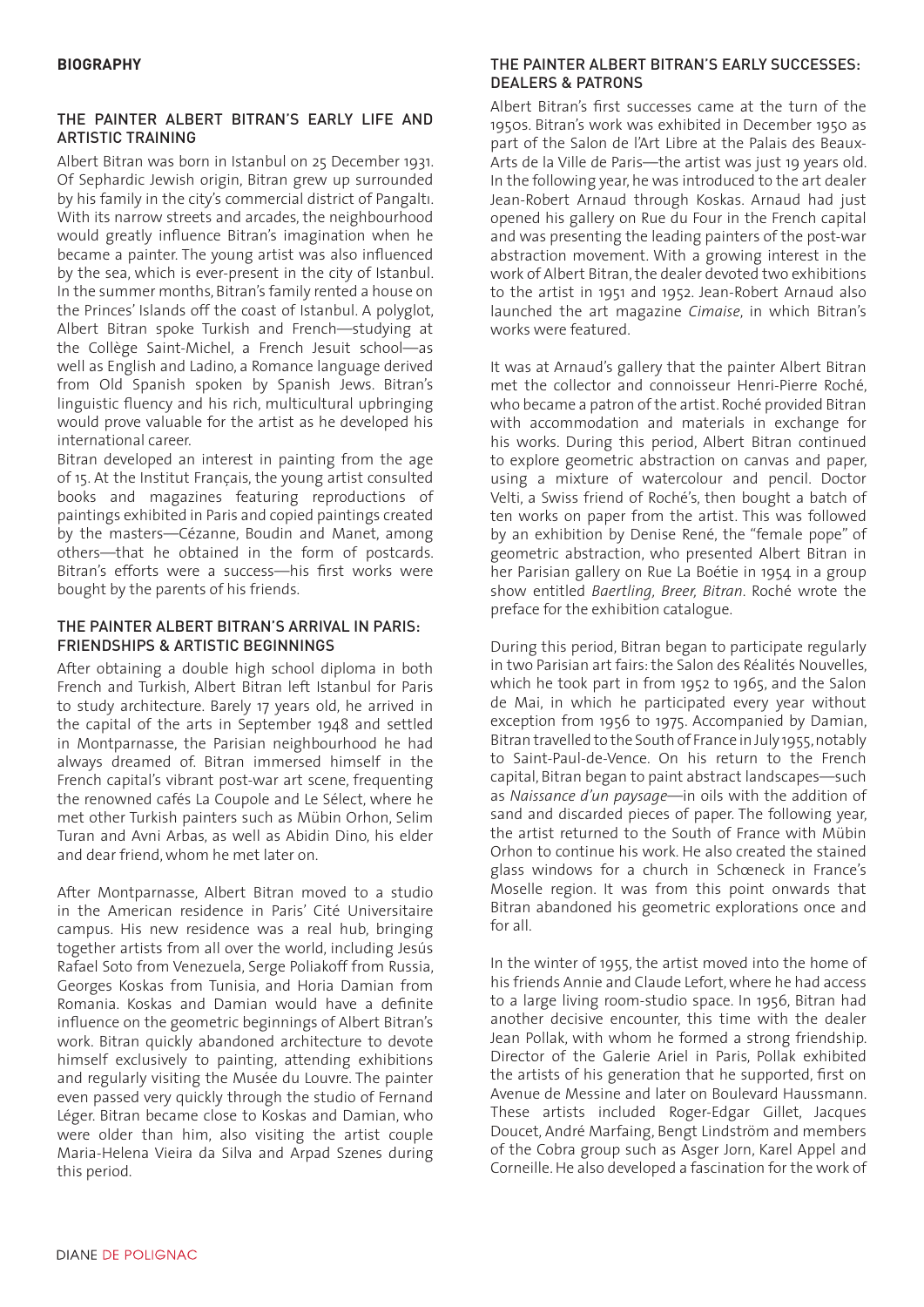Albert Bitran, whom he exhibited and promoted regularly from 1957 onwards, both in solo and group exhibitions. In 1957, Albert Bitran met another important collector: the actress Jacqueline Delubac. Greatly interested in Bitran's work, Delubac bought seven paintings from him, including *Faune calcaire,* which she hung next to a large nude from Picasso's Blue period in her Paris salon. Delubac later commissioned two other paintings from the artist in 1986. In 1998, Jacqueline Delubac's donation to the Musée des Beaux-Arts in Lyon gave rise to a major exhibition, *De Manet à Bacon. Collection de Jacqueline Delubac,* which featured works by Albert Bitran.

## ALBERT BITRAN'S *ATELIER* WORKS

Soon after obtaining French nationality, Albert Bitran married Claude Ledoux in January 1958. The couple went on to have two daughters: Hélène and Mariane. After a stay in Saint-Paul-de-Vence, they settled in Paris at 26, Rue des Plantes in the 14th arrondissement, an artists' district. In their new home, Bitran continued to paint landscapes, but also began work on another series on the theme of the studio (atelier). Inspired by his new surroundings, his works on the theme of the *Atelier* were characterised by certain key elements such as the high skylight, the easel and its top clamp for holding the canvas from above—not forgetting the light flooding his paintings, for example in *L'Atelier en pleine lumière.* Albert Bitran argued that: "The rhythm is a 'journey of shadows'."

## ALBERT BITRAN'S EARLY CERAMICS AND ENGRAVING WORK

In the early 1960s, the Bitran couple bought a large building in Rigny-le-Ferron in France's Aube region to renovate. Part of the property was turned into a painting studio and the barn became a ceramics studio, equipped with a kiln. It was here that Bitran's ceramic works were made with the help of his wife and their friends, the ceramist Vera Herold and Minouche Pastier. In 1967, Bitran made more ceramics in Albisola, Italy, with the potter Tullio Mazzotti. It was there that he met Wifredo Lam. Bitran's ceramic works were then exhibited at the Galerie Birch in Copenhagen and at the Randers Museum in Denmark.

At around this time, the artist also began to collaborate with printers, in particular Fernand Mourlot—the Parisbased printer who worked on prints for Pablo Picasso and Marc Chagall—and later the Bellini studio. Bitran particularly enjoyed this exercise, which became a practice that he would pursue throughout his work. Several illustrated books were produced, punctuated by Albert Bitran's engravings, such as *L'Atelier* by Georges Boudaille, which was published by Impriludes in 1964 and exhibited at the Galerie La Hune in Paris. Another example is *Épreuves* by Jean-Louis Baudry, which was published and presented by the Galerie La Balance in Brussels in 1966.

## INTERNATIONAL RECOGNITION AND FAME IN NORTHERN EUROPE

From the 1960s onwards, Albert Bitran's work became very well known in Northern Europe in Scandinavia, the Netherlands and Germany, among other countries, where his work was regularly exhibited in galleries and museums. Bitran's work was first shown in a group exhibition at the Lunds Konsthall in Sweden in 1960. In terms of dealers, Börge Birch, based in Copenhagen, was the primary dealer to promote Bitran's work in Scandinavia from 1961 onwards. The Galerie Nord, a Danish gallery based in Randers, also promoted the artist's work, and in the Netherlands, the Galerie Nova Spectra in The Hague also exhibited the painter, dedicating a solo exhibition to his work in 1964. In Amsterdam, the Galerie de Boer presented Bitran's work from the 1970s onwards. In Cologne, the Galerie Johannes Schilling organised two solo exhibitions of the artist's work in 1990 and 1993.

The Bitran couple also travelled regularly to Italy, driving down to Rome, where Albert Bitran shared the studio of the painter Marcello Avenali. In Rome, Albert Bitran practised different techniques, including lithographs and serigraphs, also exploring various works on paper. He exhibited at the Studio Erre during various group exhibitions in the 1970s. In 1967, Bitran went to Cuba for the Salon de Mayo, at the invitation of Wifredo Lam. In Cuba, Bitran discovered a whole artistic and intellectual community, which included friends such as Cesare Peverelli, Corneille and Philippe Hiquily, among others. As the artist remembered, "We went on visits, we painted a little, we had a nice time." Together the group created a collective work in situ.

In Paris in the 1960s, Albert Bitran lived at the heart of the art scene, rubbing shoulders with his neighbour Edouard Pignon, as well as Alfred Manessier, Gustave Singier and Pierre Soulages. He also formed a strong friendship Geer van Velde, with whom he exhibited together at the Galerie de Boer in Amsterdam. In 1968, Albert Bitran left his home on Rue des Plantes and moved to Rue Notre-Dame-des-Champs, in the 6<sup>th</sup> arrondissement of Paris, where he remained for the next 32 years. Bitran continued his artistic explorations in his new studio, his palette becoming bolder as the artist reflected upon the issue of space. From time to time, Bitran painted on large canvases which he then cut up and fixed on a frame, or he worked on paper which he laid onto the canvas himself.

## ALBERT BITRAN'S NEW THEMES: *DOUBLES* AND *GRANDES FORMES*

In the 1970s, Albert Bitran tackled the theme of *Doubles*—a concept that brought together two interpretations of the same pure form in the same painting, inviting the viewer to consider each of the spaces created, both separately and as a whole. As such, reality and our perception of reality were presented on the same canvas. The artist's *Doubles* were exhibited many times, both in Paris at the Galerie Ariel and abroad in Scandinavia, the Netherlands and Austria. In Amsterdam, the Galerie de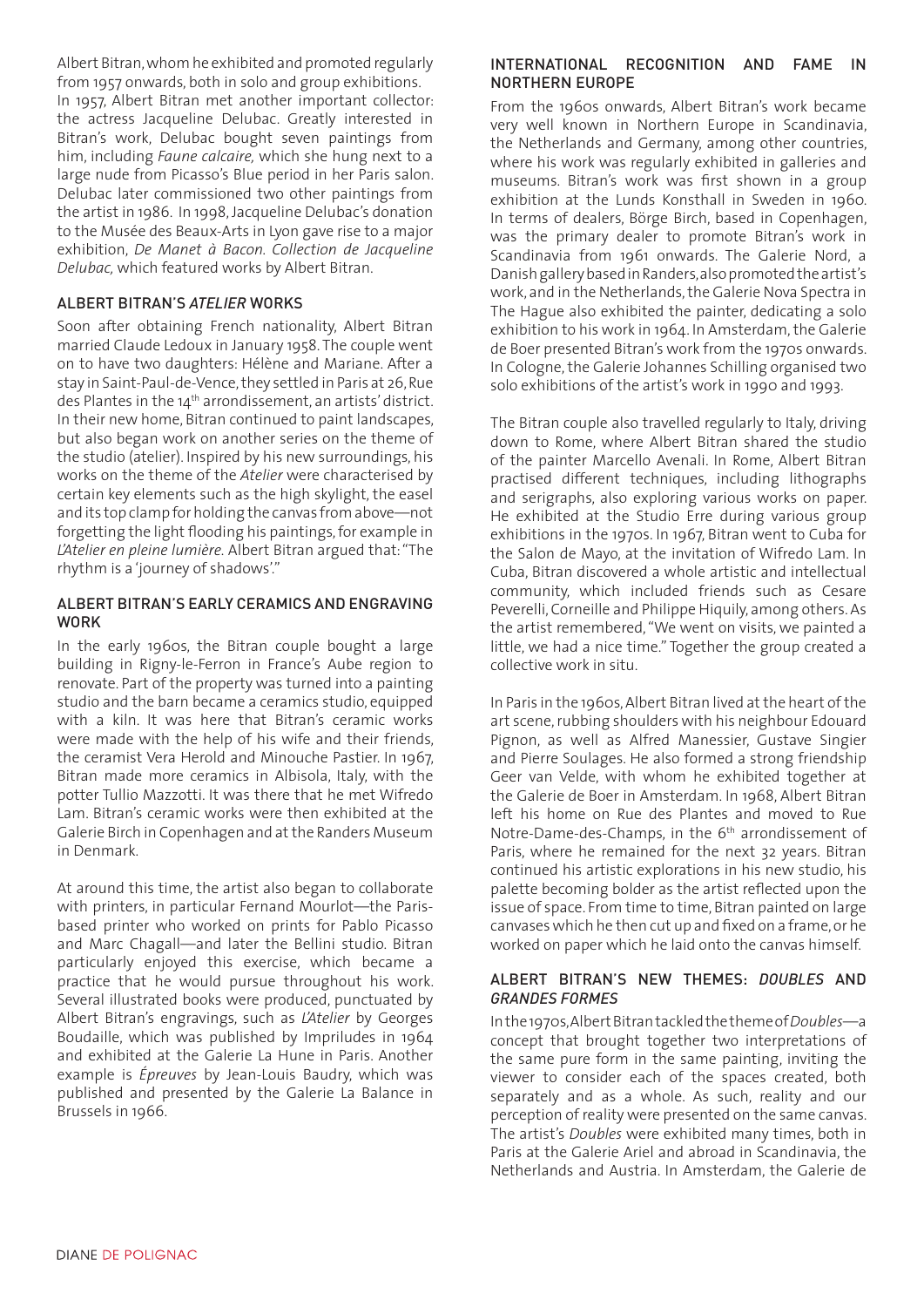Boer presented these works in a solo exhibition in 1974. The *Doubles* theme appealed to writers and philosophers such as Claude Lefort, who wrote *Bitran ou la question de l'œil,* which was published in 1975. This was the first phenomenological text devoted to painting.

Following the artist's *Doubles* series came *Sextuor.*  Conceived in 1976, the new work comprised six paintings designed to be presented in a closed circle. It went on to be exhibited in various museums, galleries and churches. The *Sekset* exhibition became a touring exhibition in Scandinavia, travelling from the Nordjyllands Kunstmuseum in Aalborg in 1978 to the Sonja Henie-Niels Onstad Art Center in Oslo, and the Trondhjems Kunstforening in Norway in 1979. *Sextuor*  was also exhibited at the Galerie de Boer in Amsterdam in the same year, as well as at the Church of St. Blaise in Salzburg, thanks to the curator Sigrun Loos. The work is now housed at Les Abattoirs in Toulouse.

Albert Bitran's work entered a new institution in 1974 thanks to the collector Gildas Fardel's donation to the Musée des Beaux-Arts in Nantes. During this period, the Bitran couple left their property in Rigny-le-Ferron and moved to another old building that they wanted to renovate in Gaillac, in France's Lot region.

In the summer of 1979, Albert Bitran was chaired the painting seminar of The Summer Academy in Salzburg, where he succeeded the artist Corneille. A great music lover, Bitran took full advantage of the immersive musical experience in Salzburg, attending many concerts during his stay. The artist renewed his position in Salzburg the following summer. Albert Bitran then developed a new theme in his *Grandes Formes* works, which featured a bold palette. First exhibited at the Galerie Louis Carré in Paris in 1987, these works were then presented in Tokyo and Los Angeles.

## THE SCULPTOR ALBERT BITRAN

In parallel to his painting work, Albert Bitran also explored the third dimension through sculpting, which allowed him to transpose his painted forms into the world of volumes. He created small wooden sculptures, sometimes painted in grey, and larger works in various different materials. A large wooden sculpture by the artist measuring 3 metres was exhibited at the Basel Art Fair by the Galerie Louis Carré. During the 1990s, the artist was exhibited in a series of shows in France and abroad: in Denmark, Norway, Sweden, the Netherlands, Italy, Turkey, Germany and Switzerland, among other countries.

In 1991, during a retrospective dedicated to the Bitran's work in L'Isle-sur-la-Sorgue, France, an interview between the artist and the historian Jean Paris was recorded and later appeared in the Gulbenkian Foundation's magazine *Coloquio Arte* in 1992. The same year, a second monograph on Albert Bitran's work written by Georges Borgeaud was published by Ides et Calendes.

## ALBERT BITRAN & THE *ARCADES*

In the 1990s, Albert Bitran developed a fascination for a new form—that of the arcade. The squaring of the circle attracted him, reminding him of the arcades of the covered galleries in his native city, Istanbul. "There is always an open side where the arcade enters the painting and the painting enters the arcade," said Albert Bitran. In 1997, Bitran went to Istanbul, where an exhibition was dedicated to his work at the Aksanat art centre. His friend, the art critic Necmi Sönmez, wrote the preface to the exhibition catalogue.

At the turn of the 2000s, Albert Bitran participated in several other group exhibitions in his native city, including the exhibition *Paris: 1945-1960. L'École de Paris et les peintres turcs* [Paris: 1945-1960. The School of Paris and Turkish painters], which was presented in Istanbul at the Yapi Kredi Kâzim Taskent Sanat Galerisi in 2000. Several different exhibitions were also presented at the SantralIstanbul, including *Modern and Beyond: 1950- 2000 in 2007, Paris Turkish Abstract Painters* in 2011, and *Artists in Their Time* in 2016. In 2011, Albert Bitran also participated in the exhibition *Beyond the Apparent. A Selection from the Art Collection of the Central Bank of the Republic of Turkey* at the Pera Museum in Istanbul.

Towards the end of the 1990s, Bitran sold his house in the Lot region of France and moved to Normandy, where he built a large studio filled with light. He also left his studio in Paris for Montrouge, a Parisian suburb where he set up a large studio in a former cinema. In this new studio, he created sculptures and large format paintings, such as the *Arcades* works, which he sometimes built in the form of triptychs.

## ALBERT BITRAN'S LATER WORK: THE *NOIRS* & *RETROUVER DEGAS*

In the early 2000s, Albert Bitran was drawn to take a new direction in his artistic investigations. He was driven to explore the world of black, which gradually invaded his work, using oils, charcoal, Indian ink and gouache. These works were exhibited at the Galerie des Tuiliers in Lyon in 2012 under the title *Érosion des noirs*, with a text by Gérard-Georges Lemaire. In 2004, Claude Bitran and the art historian Clotilde Scordia began archiving Bitran's body of work. This would form the basis of the artist's Catalogue raisonné, which is currently being prepared by the artist's daughters Hélène de Panafieu and Mariane Bitran Spang-Hanssen, along with Clotilde Scordia.

In 2006, Albert Bitran participated in the exhibition *L'Envolée Lyrique. Paris 1945-1956*. Presented at the Musée du Luxembourg in Paris, the exhibition brought the post-war Lyrical Abstraction movement back into the limelight.

In 2010, Bitran presented his works at the Grosvenor Gallery in London with the exhibition *Obliques*. The artist visited the city for the opening, and it was during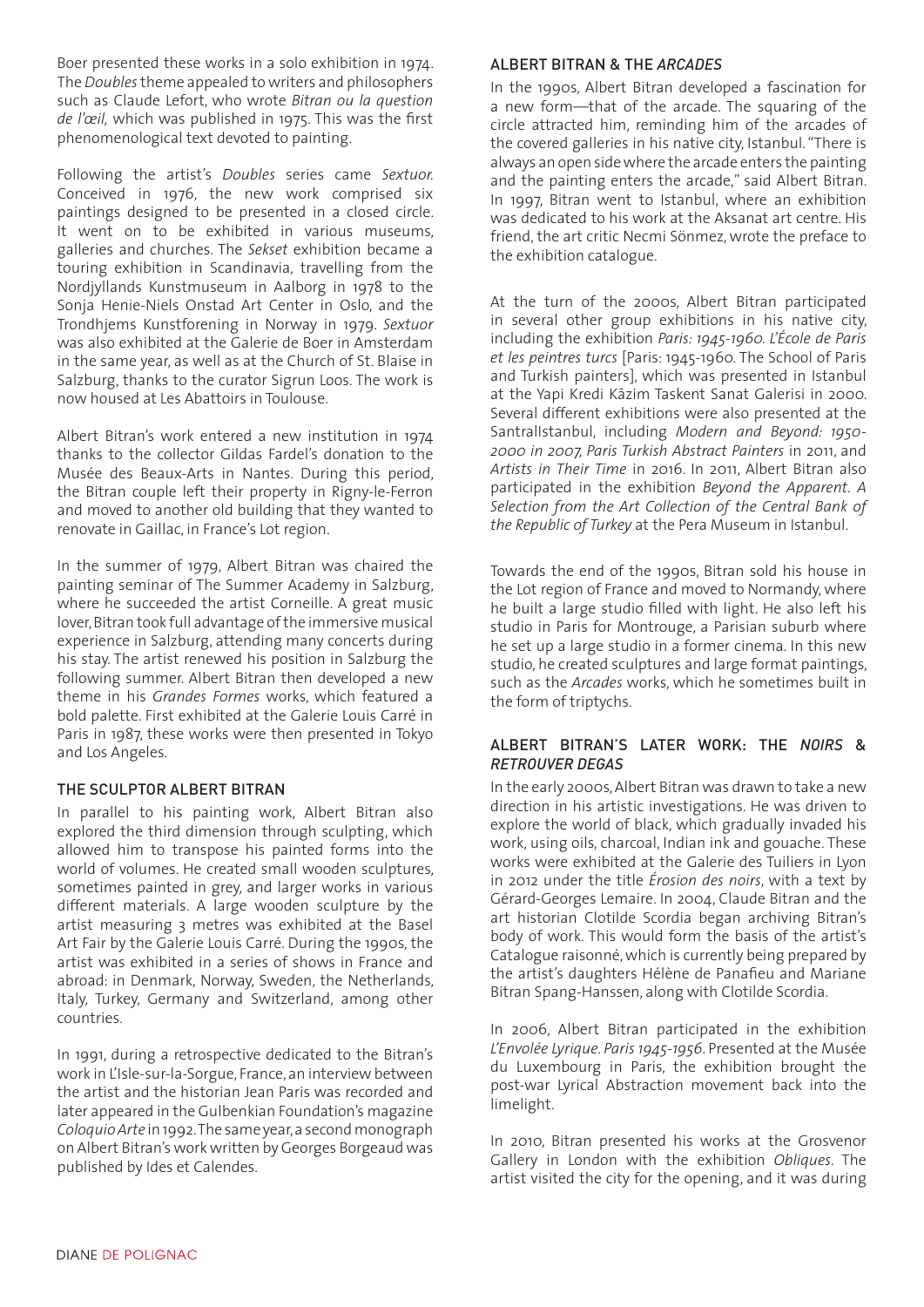this stay that he visited the Courtauld Gallery. In fact, Bitran's puzzled son-in-law had told him that someone was imitating his work. Bitran figured out why when he discovered the painting *La Dame au parasol* [Lady with a Parasol] by Edgar Degas. Indeed, his whole range of artistic vocabulary could be found within the work, from the curves and verticals to the small round hole. The painting's colour palette is also similar to Bitran's palette. The discovery gave him great satisfaction— Degas was one of the painters he most admired, along with Édouard Manet. Back in Montrouge, Bitran pursued this new direction in his work, isolating the elements, deconstructing and reconstructing the entirety of his compositions on large paper backgrounds and canvases. These works were later exhibited at the Galerie Convergences in Paris in 2017 under the title *Affinités en Noir majeur. Retrouver Degas.* 

The painter Albert Bitran died on 9 November 2018 in Paris. The following year, a new monograph on Albert Bitran was published by Editions Liénart with the text *Bitran ou la question de l'œil* by Claude Lefort and a new text entitled *La Traversée de la peinture* by Jean-Luc Chalumeau, which retraced Albert Bitran's career from Istanbul to Paris.

© Galerie Diane de Polignac / Astrid de Monteverde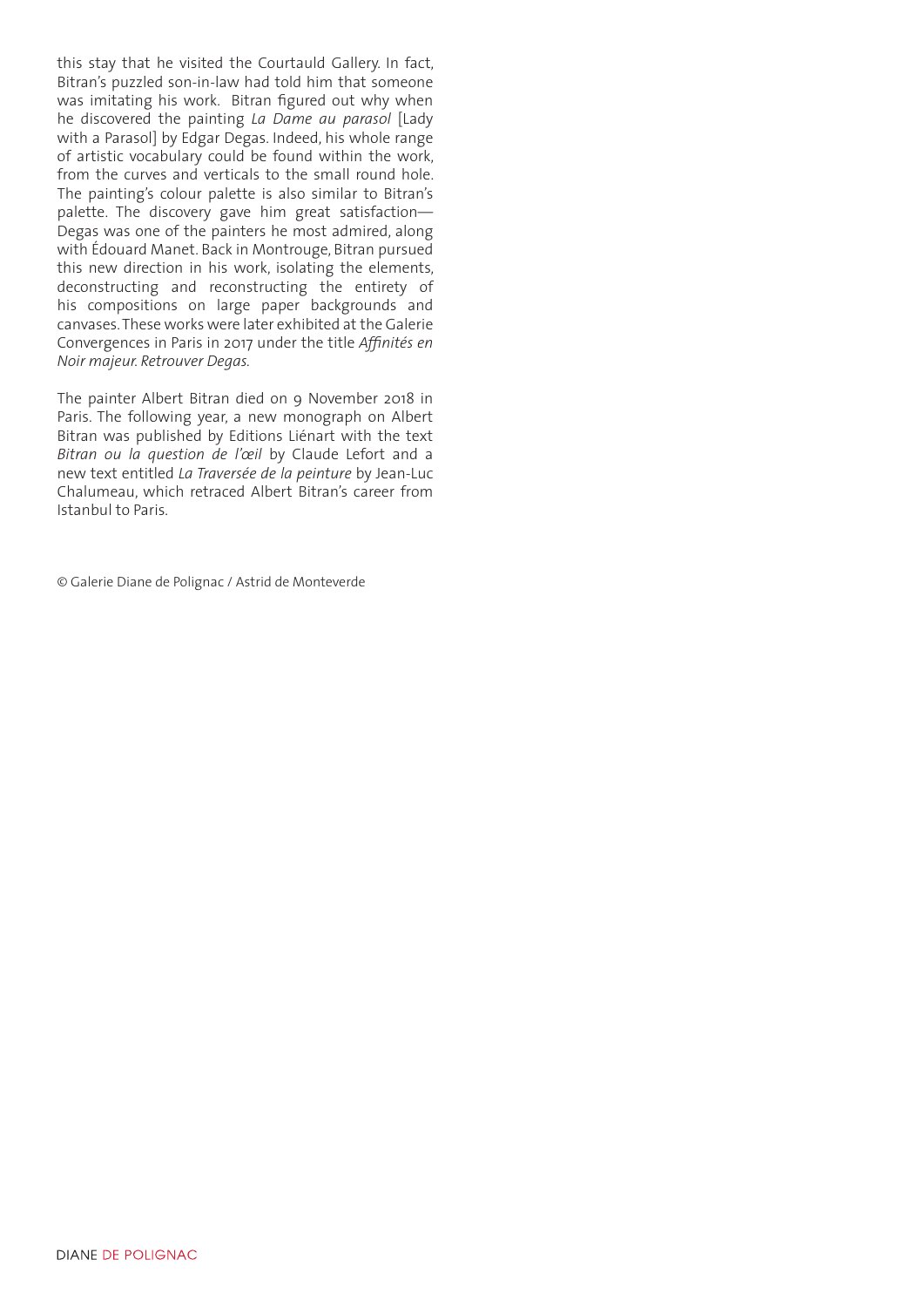## SELECTED COLLECTIONS

Amsterdam, the Netherlands, Stedelijk Museum Berkeley, CA, USA, University Museum Brussels, Belgium, King Baudouin Foundation Charlottenlund, Denmark, Gentofte Radhus Copenhagen, Denmark, Ny Carlsbergfondet Copenhagen, Denmark, Statens Museum for Kunst Curaçao, Bloemhof Foundation Geneva, Switzerland, Fondation Gandur pour l'Art Istanbul, Turkey, Istanbul Modern Istanbul, Turkey, Istanbul Museum of Painting and Sculpture (Istanbul Resim ve Heykel Müzesi) Havana, Cuba, Cuban State Collection The Hague, the Netherlands, Kunstmuseum Den Haag London, UK, Contemporary Art Society Los Angeles, CA, USA, Grunwald Graphic Arts Foundation Lund, Sweden, Lunds Konsthall Lyon, France, Musée des Beaux-Arts Montpellier, France, Fonds Régional d'Art Contemporain (FRAC) – Occitanie Nantes, France, Musée d'Arts Oslo, Norway, Henie-Onstad Kunstsenter La Défense, Paris, France, Fonds national d'art contemporain (FNAC) Paris, France, Musée d'Art Moderne Paris, France, Musée National d'Art Moderne – Centre Pompidou Perpignan, France, Musée d'Art Hyacinthe-Rigaud Providence, RI, USA, Rhode Island School of Design Museum Randers, Denmark, Randers Kunstmuseum Saint-Dié, France, Musée Municipal Salzburg, Austria, Rupertinum – Museum der Moderne Salzburg San Francisco, CA, USA, Fine Arts Museums of San Francisco Toulouse, France, Les Abattoirs Utrecht, the Netherlands, Centraal Museum Vienna, Austria, Museum of the Twentieth Century Wellington, New Zealand, National Art Gallery of New Zealand

#### SELECTED EXHIBITIONS

Salon de l'Art libre, Paris, 1950

Solo exhibitions, Galerie Arnaud, Paris, 1951, 1952

Salon des Réalités Nouvelles, Palais des Beaux Arts de la Ville de Paris, Paris, 1951; Musée des Beaux Arts de la Ville de Paris, Paris, 1952, 1953, 1956, 1959; Musée Municipal d'Art Moderne, Paris, 1960-1965

*Primera Muestra Internacional de Arte Abstracto*, Sala Cuatros Muros, Caracas, 1952

*Mostra di Francesi e Italiani,* Saletta Gissi, Turin, 1953

*Pittori della Galleria Arnaud*, Casa della Cultura, Livorno, 1953

*Divergences*, Galerie du Théâtre Babylone, Paris, 1953 *Baertling. Breer. Bitran*, Galerie Denise René, Paris, 1954 *Evolution,* Musée d'Art Moderne, Paris, 1955

*Accrochage*, Galerie Octobon, Saint-Paul-de-Vence, 1955 *Bitran. Childs, Jorn. Quentin. Tabouchi. Van Haardt. Liberaki. Werthmann,* Galerie Iris Clert, Paris, 1956

Salon de Mai, Musée d'Art Moderne de la Ville de Paris, Paris, 1956-1975; Centre Culturel in Saint-Germain-en-Laye, 1970; Galerie de l'Esplanade in La Défense, 1976, 1977

*Comparaisons. Peinture. Sculpture,* Musée d'Art moderne de la Ville de Paris, Paris, 1956

*Pintura de hoy,* Palacio de Bellas Artes, Caracas, 1956 *Maestri e giovanni pittori d'oggi,* Galeria Apollinaire, Milan, 1956

Solo exhibitions, Galerie Ariel, Paris, 1957, 1958, 1961, 1963, 1966, 1975

Group exhibitions, Galerie Ariel, Paris, 1956, 1957, 1958, 1960, 1962, 1964, 1968, 1969, 1971, 1972, 1978, 1980 (Salon Comparaisons & FIAC), 1987, 2000, 2002, 2004, 2009

Group exhibition, Galerie Anne Abels, Cologne, 1957

*Bulcke, Bitran,* Galerie Les Contemporains, Brussels, 1958

Group exhibition, Galerie Nova Spectra, The Hague, 1958, 1960, 1961, 1966, 1968

*El arte abstracto en Europa,* Museum of Cuba, 1958 Edinburgh Festival, Edinburgh, 1958

*20 peintres américains, 20 peintres français,* American Center for Art & Culture, Paris, 1959

*Peintres d'Aujourd'hui,* Chapelle de l'Ancien Hôpital de la Charité, Senlis (France), 1959

Group exhibitions, Galerie Lucien Durand, Paris, 1959, 1960, 1963

Gothenburg Museum, Gothenburg (Sweden),1959

*Paris 1959,* Galerie Blanche, Stockholm, 1959 Solo exhibition, Stephen Hahn Gallery, New York, 1960

*The Margulies Collection,* Arts Council, London, 1960

Group exhibition, Galerie La Roue, Paris, 1960

Group exhibition, Lunds Konsthall, Lund, Sweden, 1960

Solo exhibition, Galerie Birch, Copenhagen, 1961

*Reflets et images,* Galerie de l'Ancienne Comédie, Paris, 1961

Group exhibition, K.B. Gallery, Oslo, 1961

*Moltzau Collection,* Kunstindustrimuseet, Oslo, 1961

Group exhibition, Galerie Massol, Paris, 1962

Group exhibition, Galerie Cavalero, Valauris (France), 1962 *Aquarelles et gouaches de maîtres contemporains,* Maison de la Pensée Française, Paris, 1962

*École de Paris 1962,* Galerie Charpentier, Paris, 1962 *École de Paris 1963,* Galerie Charpentier, Paris, 1963 *L'Œil de bœuf,* Galerie Cérès Franco, Paris, 1963

*Sculptures de peintres,* Galerie Claude Bernard, Paris, 1963

*L'Ombre et la Lumière,* Galerie Henriette Legendre, Paris, 1963 *25 peintres de Paris,* Handvermuset, Uméa, Sweden; Hallands Kunstforening, Sweden, 1963

*Fremmed Kunst I Dans*, Louisiana Museum, Copenhagen, 1964 *Grands et jeunes d'aujourd'hui,* Musée d'Art Moderne, Paris, 1964

*L'art et la révolution algérienne,* Galerie de l'U.N.A.P, Alger, 1964 Solo exhibition, Galerie Nova Spectra, The Hague, 1964 Exhibition for the book "L'Atelier", Galerie La Hune, Paris, 1964 Solo exhibition, Galerie Arta, The Hague, 1965

*Le paysage dans l'art français,* Musée de Saint-Denis, Saint-Denis, 1965

*Lybinka, Bitran, Mihaïlovitch,* Handversmuset, Uméa, Sweden, 1965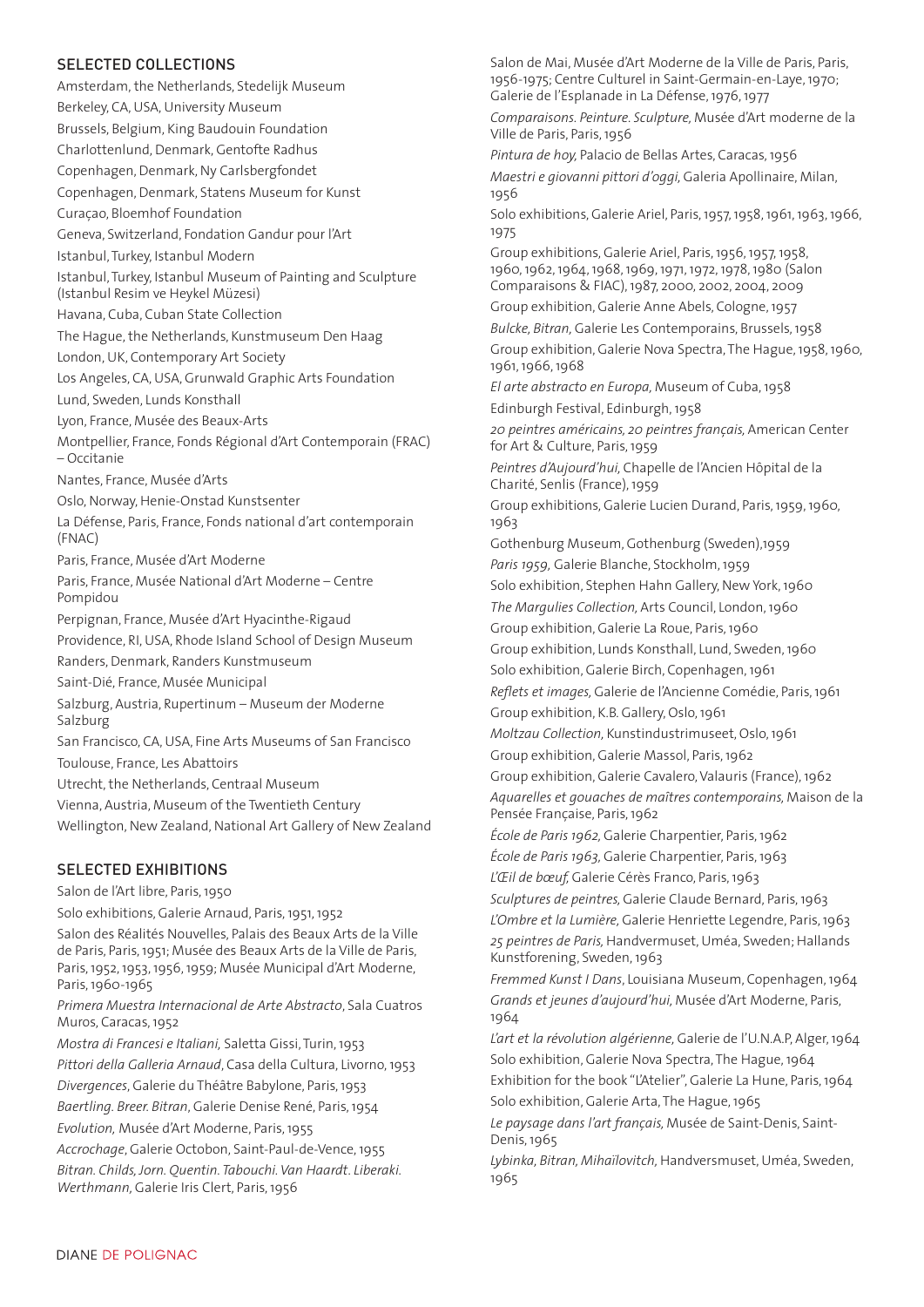Exhibition for the book "Épreuves" avec Jean-Louis Baudry, Galerie La Balance, Brussels, 1966

*15 peintres de ma génération,* Galerie L'Atelier, Toulouse, 1966 Group exhibitions, Galerie Françoise Ledoux, Paris, 1966, 1967 *De Tolv,* touring exhibition travelling to museums in Scandinavia, 1966

*Peintures contemporaines,* Galeries Lafayette, Paris, 1966 *Peintures de l'École de Paris,* Galerie Dalles, Bordeaux, 1966 Group exhibitions, Galerie Birch, Copenhagen, 1965, 1966, 1967, 1969, 1974, 1977, 1978, 1981, 1983

*L'Âge du jazz,* Musée Galliera, Paris, 1967

*Les Quatre éléments,* Cimaise Bonaparte, Paris, 1967 Salon de Mayo, Havana, 1967

*L'art pour la paix au Vietnam*, Galerie Creuze, Paris, 1967 *23 painters in Paris,* Seibu International, Tokyo, 1967

*Exposition des marchands d'art,* Galerie Louise, Brussels, 1967 *Collective canvas,* Havana, 1967

Group exhibition, Galerie La Bazarine, Paris, 1968

*Asse, Bitran, Bryen,* Musée des Beaux-Arts, Nantes, 1968

*Première biennale de dessin,* Museum of Modern Art, Rijeka, Croatia, 1968

Touring exhibition of Cultural Affairs in Canada and Central Europe, 1968

*Noir et blanc,* group exhibition, Musée de la Ville d'Ivry, Ivry, 1969

Kunsturstelling, Genthofte Radhaus, 1969

Group exhibitions, Galerie La Pochade, Paris, 1969, 1970, 1985 *25 ans de gravure,* group exhibition, Galerie La Hune, Paris, 1969 Group exhibition, Galerie Stéphane Janssen, Brussels, 1969 Group exhibition, Studio Erre, Rome, 1970, 1971, 1972, 1974, 1977 *Paintings, drawings and ceramics,* group exhibition, Randers Museum, Denmark, 1970

3ème Biennale des Arts plastiques, Gennevilliers, 1970

*Présence européenne,* group exhibition, Galerie Vercamer, Paris, 1970

*L'art dans l'architecture,* group exhibition, Les Halles, Paris, 1970 *Le Jardin de Matisse. Fête du Centenaire d'Henri Matisse*, Salle des Fêtes, Châtillon, 1970

*Le Musée dans la rue,* Faubourg Saint-Honoré, Paris, 1971 Villeneuve-sur-Lot Biennale, 1971

*Présence européenne,* Galleria La Bussola, Turin, 1971

Institut National d'Éducation Populaire, Marly-le-Roy (France), 1971

Group exhibition, Galerie Lerche, Aalborg (Denmark), 1972 *Hommage au peuple espagnol,* Maison de la Culture, Vichy, 1972

Solo exhibitions, Galleria d'Arte La Lanterna, Trieste, 1972, 1978 *Lithographies,* group exhibition, Centre Culturel Juif, Paris, 1972 3ème foire internationale d'art actuel, Bruges, 1972

Group exhibition, Galerie l'Œil de Bœuf, Paris, 1972 Festival de Beauvais, 1972

*Cent artistes du XXe siècle,* Galerie La Hune and Galerie La Pochade, Paris, 1973

*Pour Pablo Picasso,* Saint-Étienne du Rouvray, 1973

Group exhibitions, Galerie de Boer, Amsterdam, 1974, 1975, 1978, 1979, 1983, 1992, 1995

Group exhibition, Nouvelle Galerie Jacob, Paris, 1973

Group exhibition, Galerie Gilles Corbeil, Montreal, 1973

Group exhibition, Château du Tremblay, 1973

Group exhibition, Galleria Seno, Milan, 1974

Group exhibition, Municipal Gallery, Vitry, 1974

*Donation Gildas Fardel,* Musée de Nantes, Nantes, 1974

*Les Doubles,* solo exhibition, Galerie de Boer, Amsterdam, 1975

Group exhibition, Galerie Nord, Randers, 1975

*Albert Bitran,* Galerie Protée, Toulouse, 1975

*Bitran ou la question de l'œil,* book by Claude Lefort, Galerie La Hune, Paris, 1975

*Autour de Pierre Dmitrienko,* Galerie 55, Paris, 1975 *L'art dans la ville*, Vitry-sur-Seine, 1975

Group exhibition, National Art Gallery, Kuala Lumpur, 1975 *Contemporary French painting,* National Art Gallery, New Zealand, 1975

*The Painters of the School of Paris*, Jakarta, 1975

*The Paris School,* Main Gallery, Philippines, 1975

International Print Biennale, Krakow, 1975

*65 peintres et sculpteurs témoignent leur amitié à Roger van Gindertael,* Galerie Ariel and Galerie Jeanne Bucher, Paris (FIAC), 1976

*N.K.B.,* group exhibition, Singer Museum, the Netherlands, 1976 *Collection d'art abstrait*, touring group exhibition, Nantes Museum ; Musée des Beaux-Arts, Quimper ; Musée d'Art Moderne André-Malraux, Le Havre, 1976

*Bitran. Gravures,* Galerie Arta, The Hague, 1976

Group exhibition, Galerie Principe, Paris, 1977

Solo exhibitions, Galerie Nord, Randers, 1977, 1978, 1980, 1982, 1986

*Bitran. Dessins,* La Petite Galerie, Lyon, 1978

*Sekset. Cycle de six tableaux pour un spectateur,* solo exhibition, Nordjyllands Kunstmuseum, Aalborg, 1978

Group exhibitions, Galerie Alain, Paris, 1978, 1982

Group exhibition, Galerie Arcadia, Paris, 1978

Group exhibition, Ariadne, Copenhagen, 1978

*L'Espace du temps*, group exhibition, Maison de la Culture, Grenoble, 1978

FIAC, Atelier Bellini, Paris, 1978

Salon de Montrouge, 1978

*Les Huns,* group exhibition, Fondation Nationale des Arts Graphiques et Plastiques, 1978

*Sekset,* solo exhibition, Sonja Henie-Niels Onstad Art Center, Oslo, 1979

*Graphiques,* solo exhibition, New York International Art Exhibition, 1979

*Sekstet, paintings,* solo exhibition, Trondhjems Kunstforening, Norway, 1979

*Gravures,* solo exhibition, Atelier Bellini, FIAC, Paris, 1979 *Sextuor,* solo exhibition, Galerie de Boer, Amsterdam, 1979 *Bitran,* Traklhaus Museum, Salzburg, 1979

*Hommage à Gustave Moreau,* Salon de Montrouge, 1979

*Peintres de l'abstraction lyrique à Saint-Germain-des-Prés*, Town Hall of the 6th arrondissement, Paris, 1980

*Sextet,* solo exhibition, Museum Carolino Augusteum, Salzburg, 1980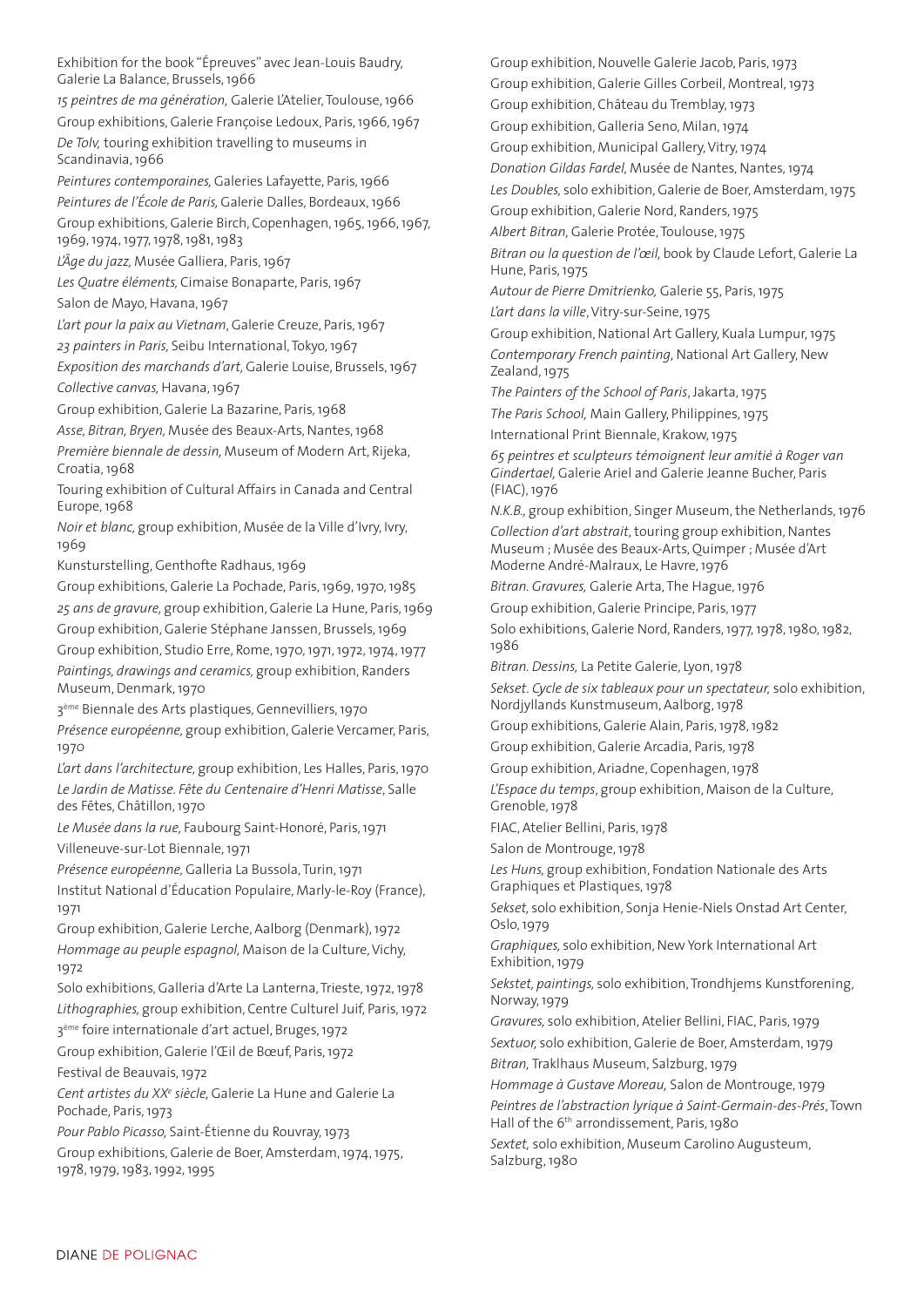*Cent dessins d'aujourd'hui,* Municipal Gallery, Vitry, 1980 *Bitran,* Wash Art, Atelier Bellini, Washington ; Union des Arts Plastiques, Saint-Étienne-du-Rouvray, 1980

*Odense*, group exhibition, Kunst Center, Denmark, 1981 *Bitran. Peintures, dessins, graphiques*, Musée de Saint-Dié, 1981 *La gravure dans tous ses états*, group exhibition, Abbaye de Saint-Savin-sur-Gartempe

*Le bronze,* group exhibition, Galerie Claude Bernard, Paris, 1982 *Bitran, gravures*, Palais des Congrès, Perpignan ; Galerie Saint-Vicens, Perpignan, 1982

*Bitran,* Centre Culturel des Prémontrés, Pont-à-Mousson, 1982

*Albert Bitran, dessins,* Galleri Praestegaarden, Denmark, 1982 *Bitran in the Danish collections,* Randers Kunstmuseum, Randers, Denmark, 1982

*Lithographies*, group exhibition, Château de Blois, Blois, France 1982

*Bitran. Abidin*, Praestegarden Gallery, Rudbjerg (Denmark), 1982 *Retrospective of engraved work,* solo exhibition, Museum of Painting and Sculpture, Istanbul, 1983

*Tendances de la peinture abstraite*, Centre Culturel, La Villedieu, 1983

*Tendances de la peinture abstraite,* Aubigny-sur-Nère, 1983 *Les tendances de l'art abstrait contemporains,* Chapelle des Franciscains, Saint-Nazaire, 1983

Journée nationale des arts plastiques, Saint-Étienne-du-Rouvray, 1983

*Aspects de la peinture contemporaine*, MJC, Les Hauts de Belleville, Paris, 1984

*Charles Estienne et l'art à Paris 1945-1966,* Fondation Nationale des Arts Graphiques et Plastiques, Paris, 1984

*Tendances de la peinture abstraite contemporaine*, Centre Culturel, Sarcelles, 1984

VIIème Festival de poésie murale, Aubigny-sur-Nère, 1984

*Les années 60*, group exhibition, Musée de Dunkerque, Dunkirk ; Espace des Cordeliers, Châteauroux ; Chapelle des Franciscains, Saint-Nazaire, 1985

*Maître des années 50*, Galerie de Bellecour, Lyon, 1985

*La Matière,* group exhibition, Galerie Cical-Lefèvre, Paris, 1986 *Albert Bitran*, Galerie Numaga, Auvernier, 1986

*Support papier*, touring group exhibition organised by Action Artistique en Amérique du Sud, 1986

*Udstillingsbygningen*, group exhibition, Charlottenburg, Denmark, 1986

*Support papier,* group exhibition, French Library, Bucharest, 1987

*10ème festival de poésie murale*, Château des Stuart, Aubignysur-Nère, 1987

*Collages, papiers collés et reliefs*, Espace Molière, Agde, 1987 *Fransk-Norsk kunstutstilling*, Trondheim University, Norway, 1987

Solo exhibitions, Galerie Louis Carré, Paris, 1987, 1990, 1992 (Paris and Art Basel, Düsseldorf)

*Bitran*, Galerie Brix, Copenhagen, 1988

*Bitran et les écrivains*, Copenhagen University, 1988

*Abstraction expressions-confrontations*, Galerie Bernard Davignon, Paris, 1988

Group exhibitions, Boisserée Gallery, Cologne, 1988, 1994, 1997, 2000 (the gallery & Art Cologne)

Salon de Mars, Paris, 1989

Solo exhibitions, Galerie Johannes Schilling, Cologne, 1990, 1993

*Poètes en Sologne*, Aubigny-sur-Nère, 1990

Art Jonction International, Nice, 1990

*Propos d'artistes contre le racisme*, Galerie Enrico Navarra, Paris, 1990

*Albert Bitran*, Art Point Gallery, Tokyo, 1990

*Albert Bitran. Rétrospective*, Hôtel Donadei de Campredon, L'Isle-sur-la-Sorgue, 1991

*Bitran. Dessins,* Galerie Annie Lagier, L'Isle-sur-la-Sorgue, 1991

*L'Homme aux semelles de vent,* Théâtre de la Colline, Paris, 1991 *Œuvres des années 60*, group exhibition, Galerie Studio Kostel, Paris, 1991

*Édition 2/91 Basel,* Editions Cillart, Basel, 1991

Group exhibitions, Galerie Johannes Schilling, Cologne, 1983, 1992, 2001

*Traverses du vent,* L'Arbre Voyageur, Paris, 1992

Solo exhibition, Rupertinum Museum, Salzburg, 1993

*Rimbaud. Vingt peintres, vingt auteurs contemporains*, Musée de la Chartreuse, Douai, 1993

*Albert Bitran. Peintures, dessins 1980-1992*, Maison des Arts Georges-Pompidou, Cajarc, 1993

*Bitran*, Galerie Annie Lagier, Toulouse, 1993

Solo exhibition, Louis Stern Gallery, Los Angeles, 1993

*Bitran. Gouaches et techniques mixtes,* Galerie Protée, Toulouse, 1993

Group exhibitions, Galerie Henry Bussière, Paris, 1994, 1996 *Michel Bohbot, un itinéraire poétique,* Médiathèque de Nice, Nice, 1994

*Rimbaud…,* Musée de l'Ardenne, Charleville-Mézières, 1994 *Un jury d'artistes*, Musée de Vitry, 1994

*Autour d'une collection, le président et Madame Georges Pompidou,* Maison des Arts Georges Pompidou, Cajarc, 1994

Group exhibitions, Galerie Louis Carré, Paris, 1995, 1999 *Les petits formats de Maître Rey,* Musée Rigaud, Perpignan, 1995 *De l'art d'Afrique moderne aux sources de la création*, Sisteron, 1995

*Carte Blanche à Bernard Gouttenoire*, Galerie Alice Chartier, Lyon, 1995

*Éventails d'artistes contemporains*, Espace Riquet, Béziers, 1996 *Albert Bitran Sextuor,* Temple de Caussade, 1996

Group exhibitions, Galerie La Hune-Brenner, Paris, 1996, 1997 *Von des Afrikanischen zur Modern Kunst,* Galerie der Stadt, Tuttlingen (Germany), 1996

*Saga*, group exhibition, Espace Eiffel-Branly, Paris, 1996 *Bitran,* Galerie Frahm, Copenhagen, 1997

*Albert Bitran*, Galerie Couleurs du Temps, Geneva, 1997 *Bitran, Ivackovic, Marfaing*, Studio Kostel, Paris, 1997 *Albert Bitran, Kemerler. Arcades*, solo exhibition, Aksanat, Istanbul, 1997

*Albert Bitran*, Kemerler, Galeri Nev, Istanbul, 1997, 1998 *Correspondances : l'art informel en France et en Allemagne,*  Château de Vaudrémont, Colombey-les-deux-Églises, 1998 *Albert Bitran. Arcades,* Espace Ecureuil, Toulouse, 1998

*De Manet à Bacon. Collection Jacqueline Delubac,* Musée des Beaux-Arts, Lyon, 1998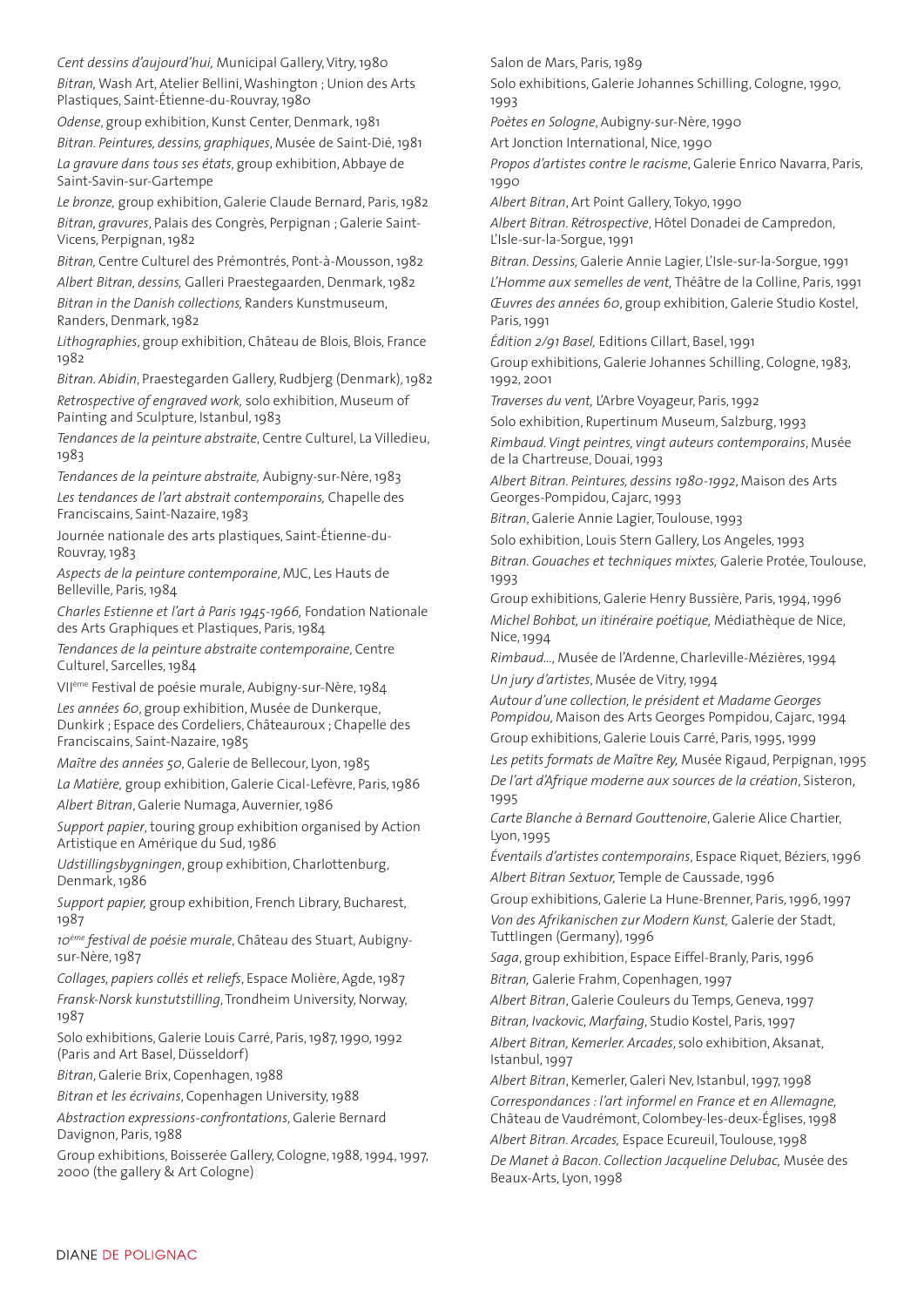*A vos souhaits : vœux d'artistes,* Musée Pierre Noël, Saint-Dié, 1999

*25 ans de collection d'art contemporain*, SACEM, Paris, 1999 *Galerie Louis Carré, histoire et actualité*, Hôtel Donadeï de Campredon, L'Isle-sur-la-Sorgue, 2000

*Paris Okulu ve Türk Ressamlari. Paris : 1945- 1960. L'École de Paris et les peintres turcs* [Paris : 1945-1960. The School of Paris and Turkish painters], Yapi Kredi Kâzim Taskent Sanat Galerisi, Istanbul, 2000

*Îles insurgées*, Librairie Nicaise, Paris, 2000

*AREA Revues*, La Réserve, Paris, 2000, 2002

*Supérieur inconnu,* Chapelle de la Visitation, Thonon-les-Bains, 2001

*50 ans de la Galerie Ariel,* Galerie Ariel, Galerie Louis Carré, Galerie Thomas Le Guillou, Paris, 2002

*Carnet de dessins*, solo exhibition, Artcurial, Paris, 2003

*La main parle*, solo exhibition, Hôtel Libéral-Bruant, Paris, 2004

Group exhibitions, Galerie Arnoux, Paris, 2004, 2007

*Nâzim Hikmet Vakfi Sergisi,* International Art Fair, Izmir, 2004

*50 ans de peinture en France. Une galerie-une collection*, Musée Henri-Martin, Cahors ; Musée Rignaud, Saint-Cirq-Lapopie ; Musée Zadkine, Les Arques, 2005

*Artistes du XXe siècle*, Galerie Guillaume, Paris, 2005

*Splendeur des années 1950 et 1960*, Johnson & Johnson, Issyles-Moulineaux, 2005

*L'Envolée Lyrique. Paris 1945-1956,* Musée du Luxembourg, Paris, 2006

*Summer Exhibition*, Galleria Michelangelo, Bergamo, 2006

*L'Action pensive*, Musée de Gajac, Villeneuve-sur-Lot, 2007

*Tout n'est pas noir ou blanc,* Espace Dasquié, Cahors, 2007 *Regard de collectionneur,* Musée des Beaux-Arts, Perpignan, 2007

*Modern ve Ötesi: 1950–2000. Modern and beyond: 1950–2000*, SantralIstanbul, Istanbul, 2007

*Lecciones de Tinieblas*, Academia 13, Mexico, 2007

*Hommage à André Marfaing*, Les Abattoirs, Toulouse, 2007

*Albert Bitran. 1955–2005*, Galeri Nev, Ankara, 2008

*Eller [The Hands],* solo exhibition, Institut Français, Istanbul, 2008

*Abstract selection*, Bloemhof Landhuis, Curaçao, 2008

*La Collection,* Bloemhof Foundation, Curaçao, 2008

*La Collection,* Musée des Beaux-Arts, Perpignan ; Musée des Abattoirs, Toulouse, 2008

*Le noir absolu et la leçon des ténèbres*, group exhibition, Villa Tamaris Centre d'Art, La Seyne-sur-Mer, 2009

Espace d'Art Contemporain Baudoin, Antony, 2010

Solo exhibition, Grosvenor Gallery, London, 2010 (Obliques), 2011

*L'École de Paris turque,* Musée du Montparnasse, Paris, 2010 *Le gris : ouverture sur la couleur,* Galerie 53, Paris, 2010

*Kafka,* Centre Culturel, Antony, 2010

Biennale Traces, Fort de Condé, Val de l'Aisne, 2010

*L'École de Paris. Nejad Devrim et Albert Bitran*, Galerie de l'Exil, Paris, 2010

*Hommage à Patricia Rumfola*, Église Saint-Etienne, Beaugency, 2010

*Nano-poèmes. Avec Jean-Dominique Rey,* solo exhibition, Le Pont Traversé, Paris, 2011

*20 Modern Turkish Artists of the XXth Century. Öner Kocabeyolu Collection. Ecole de Paris Turkish Abstract Painters,* SantralIstanbul, Istanbul, 2011

*Suretin Sireti. Merkez Bankasi Sanat Koleksiyonundan Bir Seçki. Beyond the Apparent. A selection from the Art Collection of the Central Bank of the Republic of Turkey,* Pera Museum, Istanbul, 2011

Solo exhibition, Galerie des Tuiliers, Lyon, 2012

*Méandres*, solo exhibition, Centre d'Art Contemporain Raymond Farbos, Mont-de-Marsan, 2013

*Modernités plurielles, 1905-1970,* Centre Pompidou, Paris, 2013 Group exhibitions, Galerie des Tuiliers, Lyon, 2013 (the gallery & Art Élysées), 2017

*Le Noir absolu*, group exhibition, Galerie Grand Eterna, Paris, 2013

*Albert Bitran. Huiles sur papier,* Galerie Convergences, Paris, 2015

*Dérives*, group exhibition, Galerie Brun-Léglise, Paris *Artists in Their Time*, SantralIstanbul, Istanbul, 2016

*Regard sur Albert Bitran*, Elfebeen Mansion, Luxembourg, 2016 *Le Geste et la Matière*, group exhibition, Fondation Clément,

Martinique, 2017

*Turkish painting goes to Paris*, Antalya Cultural Center, Antalya, 2017

*Selections*, group exhibition, MKM Cultural Center, Istanbul, 2017

*Affinités en noir majeur,* Galerie Convergences and Galerie Gratadou-Intuiti, Paris, 2017

*Albert Bitran*, Galerie Bertrand Trocmez, Clermont-Ferrand, 2019

BRAFA, Martel-Greiner Gallery, Brussels, 2020

*Deux peintres, deux sculpteurs : Albert Bitran, Léon Zack, Étienne-Martin, François Stahly*, Galerie Martel-Greiner, Paris *Istanbul-Montparnasse. Les Peintres Turcs de l'École de Paris. Autour du livre de Clotilde Scordia*, La Petite Galerie, Paris, 2021

## SELECTED BIBLIOGRAPHY

Henri-Pierre Roché (preface), *Baertling, Breer, Bitran*, Galerie Denise René, Paris, 1954

Charles Estienne (preface), Galerie Ariel, Paris, 1957

Michel Seuphor, *Dictionnaire de la peinture abstraite*, Hazan, Paris, 1957

Ulf Linde (preface), Galerie Blanche, Stockholm, 1959 Michel Courtois, *Bitran*, Galerie Ariel, Paris, 1961

Karl K. Ringström, (preface), *Trois peintres de l'École de Paris à Oslo*, Galerie Bernsten, Oslo, 1961

Ed Wingen (preface), *Bitran*, Galerie Nova Spectra, La Haye, 1962

Karl K. Ringström (preface), *Bitran,* Galerie Ariel, Paris, 1963 Raoul-Jean Moulin, Lybinka, *Bitran*, *Mihaïlovitch,*  Handwerksmuseet, Uméa, 1965

Hélène Parmelin, *Esquisse pour un portrait,* Galerie Ariel, Paris, 1969

Michel Ragon, Michel Seuphor, *L'Art abstrait,* Maeght Éditeur, Paris, 1971, t. 3 & 4

Ed Wingen (preface), *Bitran, Nallard, Geer van Velde*, Galerie de Boer, Amsterdam, 1974

Jean-Louis Baudry (preface), *Doubles*, Galerie Ariel, Paris, 1975